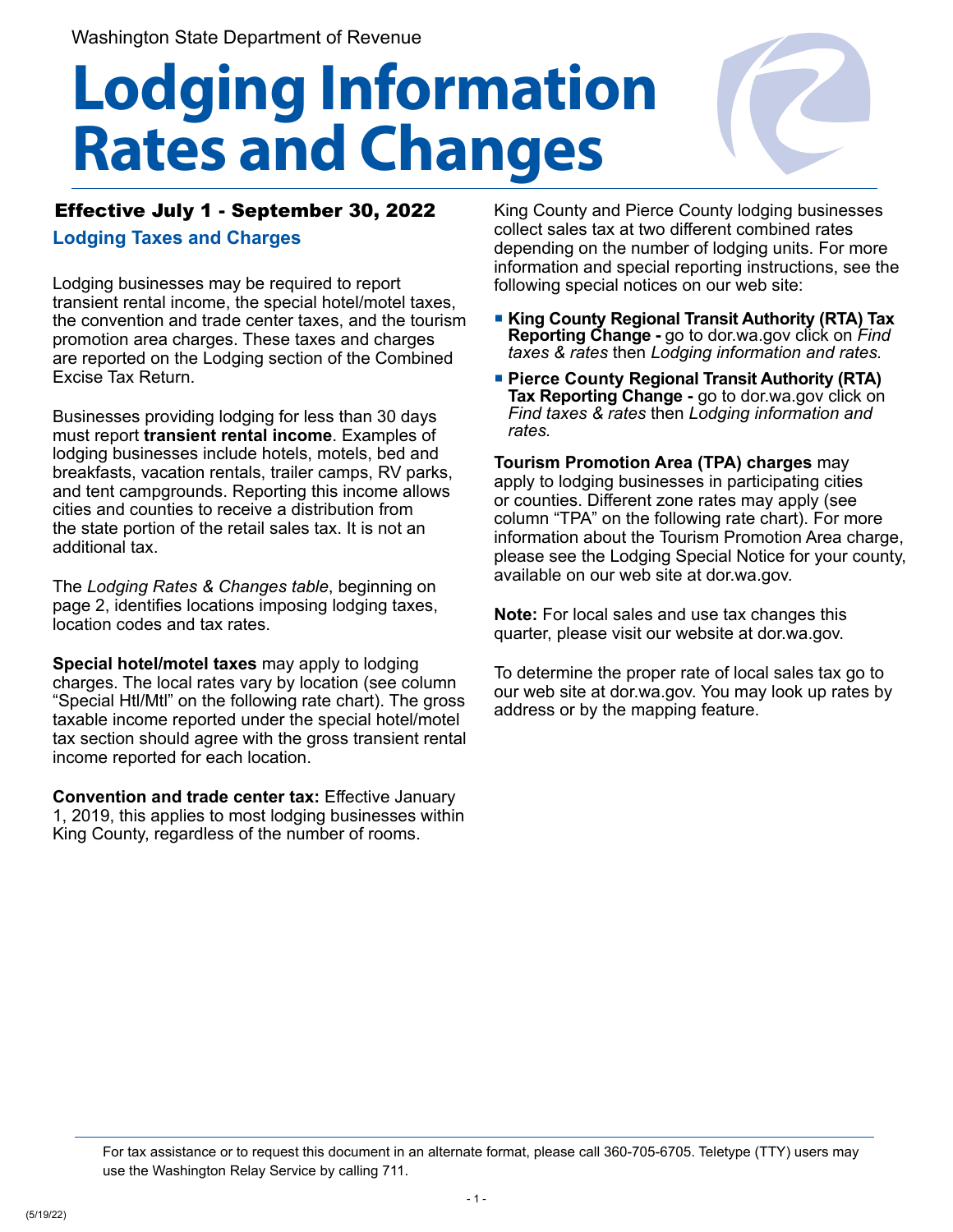

## **Lodging Rates and Changes**

## Effective July 1 - September 30, 2022

Tax rates are updated quarterly. Please go to our web site at dor.wa.gov for current rates. Note: For footnote information, please see the bottom of page 6

| Location                        |              |                           | Lodging                       |                       |        | Location                      |              |                           | Lodging                |                |        |
|---------------------------------|--------------|---------------------------|-------------------------------|-----------------------|--------|-------------------------------|--------------|---------------------------|------------------------|----------------|--------|
| <b>County/City</b>              | Loc.<br>Code | Combined<br>Sales Tax (1) | <b>Special</b><br>Htl/Mtl (2) | Conv<br><b>Center</b> | TPA(3) | <b>County/City</b>            | Loc.<br>Code | Combined<br>Sales Tax (1) | Special<br>Htl/Mtl (2) | Conv<br>Center | TPA(3) |
| <b>ADAMS</b>                    |              |                           |                               |                       |        | <b>COLUMBIA</b>               |              |                           |                        |                |        |
| Unincorp. Areas                 | 0100         | .080                      | .02                           |                       |        | Unincorp. Areas               | 0700         | .082                      |                        |                |        |
|                                 | 0101         | .080                      | .02                           |                       |        | Dayton                        | 0701         | .084                      | .02                    |                |        |
|                                 | 0102         | .080                      | .02                           |                       |        | Starbuck                      | 0702         | .082                      |                        |                |        |
| Othello                         | 0103         | .082                      | .02                           |                       |        | <b>COWLITZ</b>                |              |                           | see pg $6(6)$          |                |        |
| Ritzville                       | 0104         | .080                      | .02                           |                       |        | Unincorp. Areas               | 0800         | .078                      | .02 / .03              |                |        |
| Washtucna                       | 0105         | .080                      | .02                           |                       |        | Castle Rock                   | 0801         | .080                      | .02 / .03              |                |        |
| <b>ASOTIN</b>                   |              |                           |                               |                       |        | Kalama                        | 0802         | .079                      | .02 / .03              |                |        |
| Unincorp. Areas                 | 0200         | .080                      | .02                           |                       |        |                               | 0803         | .081                      | .02 / .03              |                |        |
| Asotin (City)                   | 0201         | .080                      | .02                           |                       |        | Longview                      | 0804         | .081                      | .02 / .03              |                |        |
| Clarkston                       | 0202         | .082                      | .02                           |                       |        | Woodland                      | 0805         | .079                      | .02 / .03              |                |        |
| (Eff. 7/1/22)<br><b>BENTON</b>  |              |                           |                               |                       |        | <b>DOUGLAS</b>                |              |                           |                        |                |        |
| Unincorp. Areas                 | 0300         | .081                      |                               |                       |        | Unincorp. Areas               | 0900         | .078                      |                        |                |        |
| <b>Unincorp. PTBA*</b>          | 0333         | .087                      |                               |                       |        | Unincorp. PTBA*               | 0909         | .083                      |                        |                |        |
| <b>Benton City </b>             | 0301         | .087                      |                               |                       |        | Bridgeport                    | 0901         | .077                      |                        |                |        |
| <b>Kennewick</b>                | 0302         | .087                      | .02                           |                       | 3.00   | E. Wenatchee                  | 5902         | .081                      | .04                    |                |        |
| Prosser                         | 0303         | .087                      | .02                           |                       |        | Mansfield                     | 0903         | .077                      |                        |                |        |
| Zone A                          | 0360         |                           |                               |                       | 1.00   | Rock Island                   | 0904         | .083                      | .02                    |                |        |
|                                 | 0361         |                           |                               |                       | 2.00   | Waterville                    | 0905         | .083                      |                        |                |        |
| Richland                        | 0304         | .087                      | .02                           |                       | 3.00   | <b>FERRY</b>                  |              |                           |                        |                |        |
| West Richland                   | 0305         | .087                      |                               |                       |        | Unincorp. Areas               | 1000         | .080                      |                        |                |        |
| <b>CHELAN</b>                   |              |                           |                               |                       |        | Republic                      | 1001         | .080                      | .02                    |                |        |
| Unincorp. Areas                 | 0400         | .083                      | .02                           |                       |        | <b>FRANKLIN</b>               |              |                           |                        |                |        |
| Cashmere                        | 0401         | .083                      | .02                           |                       |        | Unincorp. Areas               | 1100         | .081                      | .02                    |                |        |
| Chelan (City)                   | 0402         | .083                      | .03                           |                       |        | Unincorp. PTBA*               | 1111         | .087                      | .02                    |                |        |
|                                 | 0403         | .083                      | .02                           |                       |        |                               | 1101         | .083                      | .02                    |                |        |
| Leavenworth                     | 0404         | .085                      | .03                           |                       |        | Kahlotus                      | 1102         | .081                      | .02                    |                |        |
| Wenatchee                       | 5405         | .081                      | .04                           |                       | 2.00   |                               | 1103         | .081                      | .02                    |                |        |
| <b>CLALLAM</b><br>(Eff. 7/1/22) |              |                           |                               |                       |        | Pasco                         | 1104         | .087                      | .02                    |                | 3.00   |
| Unincorp. Areas                 | 0500         | .086                      | .02                           |                       |        | <b>GARFIELD</b>               |              |                           |                        |                |        |
|                                 | 0501         | .086                      | .02                           |                       |        | Unincorp. Areas               | 1200         | .079                      |                        |                |        |
| Port Angeles                    | 0502         | .088                      | .02                           |                       |        | Pomeroy                       | 1201         | .079                      |                        |                |        |
|                                 | 0503         | .089                      | .02                           |                       |        | <b>GRANT</b><br>(Eff. 7/1/22) |              |                           |                        |                |        |
| <b>CLARK</b>                    |              |                           |                               |                       |        | Unincorp. Areas               | 1300         | .082                      | .02                    |                |        |
| Unincorp. Areas                 | 0600         | .077                      | .02                           |                       | 2.00   | Coulee City                   | 1301         | .082                      | .02                    |                |        |
| Unincorp. PTBA*                 | 0666         | .084                      | .02                           |                       | 2.00   | Electric City                 | 1302         | .082                      | .02                    |                |        |
| Cowlitz Tribe - Unincorp.       | 0609         | .077                      | .02                           |                       | 2.00   | Ephrata                       | 1303         | .084                      | .02                    |                |        |
| Battle Ground                   | 0601         | .084                      | .02                           |                       |        | George                        | 1304         | .084                      | .02                    |                |        |
|                                 | 0602         | .084                      | .02                           |                       |        | Grand Coulee                  | 1305         | .084                      | .02                    |                |        |
| La Center                       | 0603         | .084                      | .02                           |                       |        | Hartline                      | 1306         | .082                      | .02                    |                |        |
| Cowlitz Tribe - La Center       | 0611         | .084                      | .02                           |                       |        |                               | 1307         | .082                      | .02                    |                |        |
| Ridgefield                      | 0604         | .086                      | .02                           |                       |        | Mattawa                       | 1308         | .084                      | .02                    |                |        |
| Vancouver                       | 0605         | .085                      | .02                           |                       | 2.00   | Moses Lake                    | 1309         | .084                      | .02                    |                |        |
| Washougal                       | 0606         | .084                      | .02                           |                       |        | Quincy                        | 1310         | .082                      | .02                    |                |        |
|                                 | 0607         | .084                      | .02                           |                       |        | Royal City                    | 1311         | .082                      | .02                    |                |        |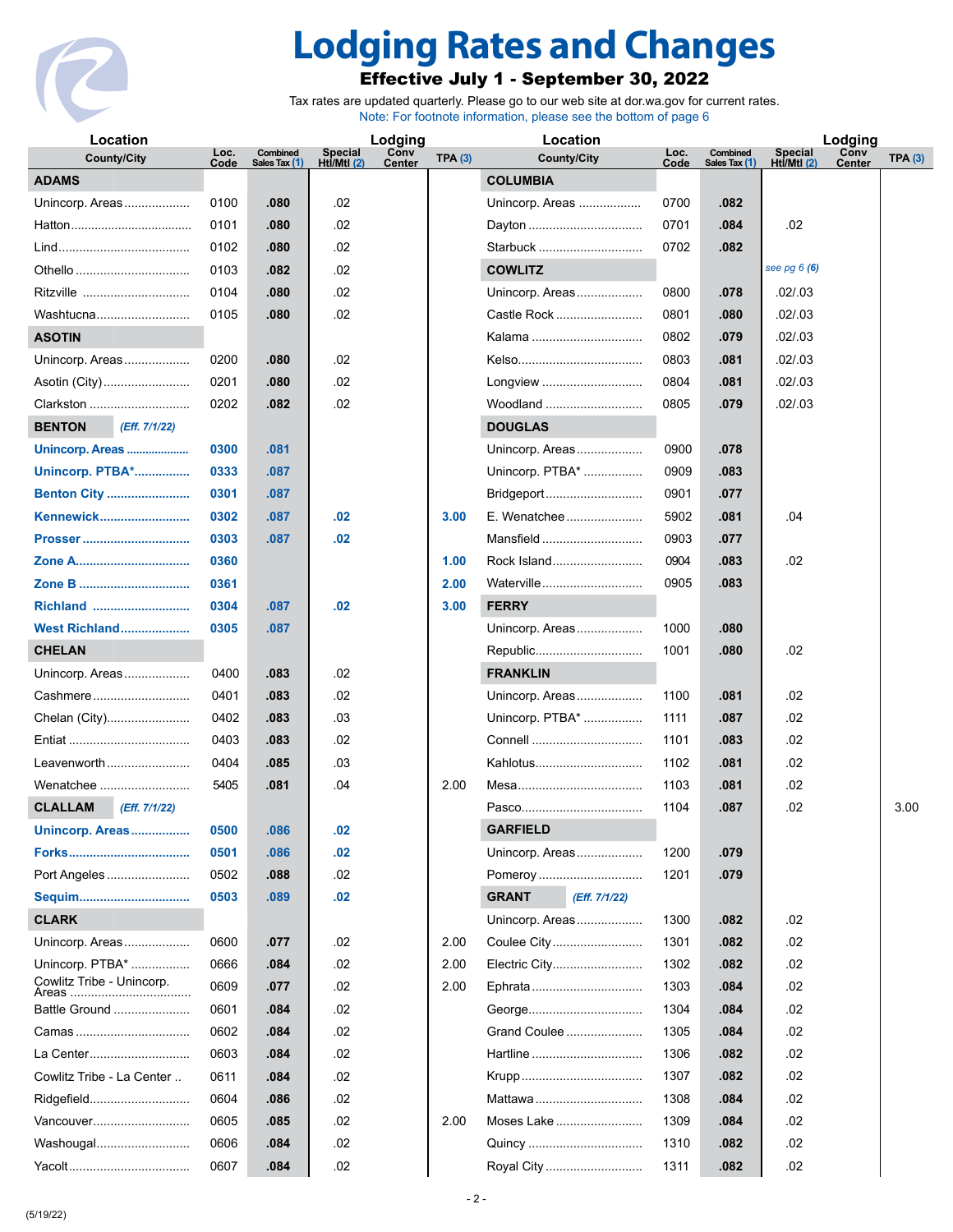| Location                             |              |                           |                                 | Lodging        |        | Location                                      |              |                           |                                 | Lodging        |        |
|--------------------------------------|--------------|---------------------------|---------------------------------|----------------|--------|-----------------------------------------------|--------------|---------------------------|---------------------------------|----------------|--------|
| <b>County/City</b>                   | Loc.<br>Code | Combined<br>Sales Tax (1) | <b>Special</b><br>Hti/Mtl $(2)$ | Conv<br>Center | TPA(3) | <b>County/City</b>                            | Loc.<br>Code | Combined<br>Sales Tax (1) | <b>Special</b><br>Htl/Mtl $(2)$ | Conv<br>Center | TPA(3) |
| <b>GRANT</b> (cont.)                 |              |                           |                                 |                |        | LEWIS (cont.)                                 |              |                           |                                 |                |        |
| Soap Lake                            | 1312         | .084                      | .02                             |                |        | Chehalis                                      | 2102         | .082                      | .02                             |                | 2.00   |
| Warden                               | 1313         | .082                      | .02                             |                |        | Morton                                        | 2103         | .078                      | .02                             |                |        |
| Wilson Creek                         | 1315         | .082                      | .02                             |                |        | Mossyrock                                     | 2104         | .078                      | .02                             |                |        |
| <b>GRAYS HARBOR</b>                  |              |                           |                                 |                |        | Napavine                                      | 2105         | .078                      | .02                             |                |        |
| Unincorp. Areas                      | 1400         | .089                      | .03                             |                |        |                                               | 2106         | .078                      | .02                             |                |        |
| Chehalis Tribes - Unincorp.          | 1411         | .089                      | .03                             |                |        | Toledo                                        | 2107         | .078                      | .02                             |                |        |
| Aberdeen                             | 5501         | .090                      | .03                             |                |        |                                               | 2108         | .078                      | .02                             |                |        |
| Cosmopolis                           | 1402         | .089                      | .03                             |                |        | Winlock                                       | 2109         | .078                      | .02                             |                |        |
|                                      | 1403         | .089                      | .03                             |                |        | <b>LINCOLN</b>                                |              |                           |                                 |                |        |
| Hoquiam                              | 1404         | .089                      | .03                             |                |        | Unincorp. Areas                               | 2200         | .080                      | .02                             |                |        |
| McCleary                             | 1405         | .089                      | .03                             |                |        | Almira                                        | 2201         | .080                      | .02                             |                |        |
| Montesano                            | 1406         | .089                      | .03                             |                |        | Creston                                       | 2202         | .080                      | .02                             |                |        |
| Oakville                             | 1407         | .089                      | .03                             |                |        | Davenport                                     | 2203         | .080                      | .02                             |                |        |
| Chehalis Tribes - Oakville           | 1413         | .089                      | .03                             |                |        | Harrington                                    | 2204         | .080                      | .02                             |                |        |
| Ocean Shores                         | 5509         | .090                      | .03                             |                |        | Odessa                                        | 2205         | .080                      | .02                             |                |        |
| Westport                             | 1408         | .089                      | .03                             |                |        | Reardan                                       | 2206         | .080                      | .02                             |                |        |
| (Eff. 7/1/22)<br><b>ISLAND</b>       |              |                           |                                 |                |        | Spraque                                       | 2207         | .080                      | .02                             |                |        |
| Unincorp. Areas                      | 1500         | .088                      | .02                             |                |        | Wilbur                                        | 2208         | .080                      | .02                             |                |        |
| Coupeville                           | 1501         | .088                      | .02                             |                |        | <b>MASON</b>                                  |              |                           |                                 |                |        |
| Langley                              | 1502         | .088                      | .02                             |                |        | Unincorp. Areas                               | 2300         | .085                      | .02                             |                |        |
| Oak Harbor                           | 1503         | .090                      | .02                             |                |        | Squaxin Tribe - Unincorp.<br>Areas            | 2303         | .085                      | .02                             |                |        |
| <b>JEFFERSON</b>                     |              |                           |                                 |                |        | Shelton                                       | 2301         | .088                      | .02                             |                |        |
| Unincorp. Areas                      | 1600         | .091                      | .02                             |                |        | <b>OKANOGAN</b>                               |              |                           |                                 |                |        |
| Suquamish Tribe -                    | 1603         | .091                      | .02                             |                |        | Unincorp. Areas                               | 2400         | .080                      | .02                             |                |        |
| Unincorp. Jefferson County           |              |                           |                                 |                |        | Unincorp. PTBA*                               | 2424         | .084                      | .02                             |                |        |
| Port Townsend                        | 1601         | .091                      | .02                             |                |        | Brewster                                      | 2401         | .084                      | .02                             |                |        |
| <b>KING SEE PAGE 6</b>               |              |                           |                                 |                |        | Conconully                                    | 2402         | .084                      | .02                             |                |        |
| <b>KITSAP</b>                        |              |                           |                                 |                |        | Coulee Dam                                    | 2403         | .080                      | .02                             |                |        |
| Unincorp. Areas<br>Suguamish Tribe - | 1800         | .092                      | .02                             |                |        | Elmer City                                    | 2404         | .080                      | 02                              |                |        |
| Unincorp. Kitsap County              | 1805         | .092                      | .02                             |                |        | Nespelem                                      | 2405         | .080                      | .02                             |                |        |
| Bainbridge Island                    | 1804         | .092                      | .02                             |                |        | Okanogan (City)                               | 2406         | .085                      | .02                             |                |        |
| Bremerton                            | 1801         | .092                      | .02                             |                |        |                                               | 2407         | .084                      | .02                             |                |        |
| Port Orchard                         | 1802         | .092                      | .02                             |                |        | Oroville                                      | 2408         | .084                      | .02                             |                |        |
| Poulsbo                              | 1803         | .092                      | .02                             |                |        | Pateros                                       | 2409         | .086                      | .02                             |                |        |
| <b>KITTITAS</b>                      |              |                           |                                 |                |        | Riverside                                     | 2410         | .084                      | .02                             |                |        |
| Unincorp. Areas                      | 1900         | .081                      | .02                             |                |        | Tonasket                                      | 2411         | .085                      | .02                             |                |        |
| Cle Elum                             | 1901         | .081                      | .02                             |                |        |                                               | 2412         | .087                      | .02                             |                |        |
| Ellensburg                           | 1902         | .084                      | .02                             |                |        | Winthrop                                      | 2413         | .085                      | .03                             |                |        |
| Kittitas (City)                      | 1903         | .081                      | .02                             |                |        | <b>PACIFIC</b>                                |              |                           |                                 |                |        |
| Roslyn                               | 1904         | .081                      | .02                             |                |        | Unincorp. Areas                               | 2500         | .081                      | .02                             |                |        |
| South Cle Elum                       | 1905         | .081                      | .02                             |                |        | Ilwaco                                        | 2501         | .081                      | .02                             |                |        |
| <b>KLICKITAT</b>                     |              |                           |                                 |                |        | Long Beach                                    | 2502         | .083                      | .03                             |                |        |
| Unincorp. Areas                      | 2000         | .075                      |                                 |                |        |                                               | 2503         | .081                      | .02                             |                |        |
| Bingen                               | 2001         | .075                      |                                 |                |        | Raymond                                       |              |                           |                                 |                |        |
| Goldendale                           | 2002         | .075                      | .02                             |                |        | South Bend                                    | 2504         | .081                      | .02                             |                |        |
| White Salmon                         | 2003         | .075                      |                                 |                |        | <b>PEND OREILLE</b>                           |              |                           |                                 |                |        |
| <b>LEWIS</b>                         |              |                           |                                 |                |        | Unincorp. Areas<br>Kalispel Tribe - Unincorp. | 2600         | .077                      | .02                             |                |        |
| Unincorp. Areas                      | 2100         | .078                      | .02                             |                |        | Pend Oreille County                           | 2607         | .077                      | .02                             |                |        |
| Chehalis Tribes - Unincorp.          | 2111         | .078                      | .02                             |                |        |                                               | 2601         | .077                      | .02                             |                |        |
| Centralia                            | 2101         | .082                      | .02                             |                | 2.00   |                                               | 2602         | .077                      | .02                             |                |        |
|                                      |              |                           |                                 |                | $-3-$  |                                               |              |                           |                                 |                |        |

(5/19/22)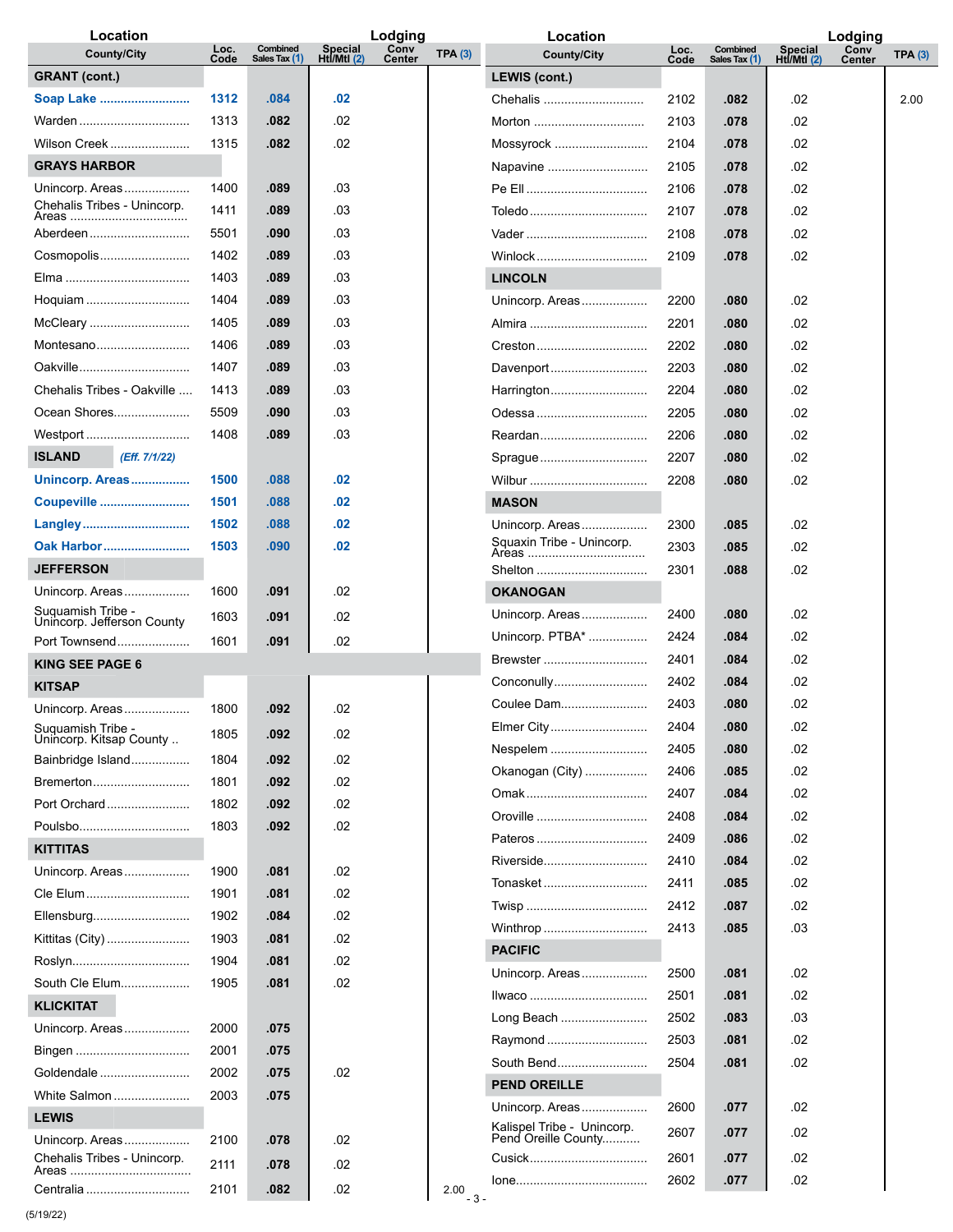| Location                                    |                |                             | Lodging                           |                       |              | Location                                                |              |                                  | Lodging                       |                       |              |  |
|---------------------------------------------|----------------|-----------------------------|-----------------------------------|-----------------------|--------------|---------------------------------------------------------|--------------|----------------------------------|-------------------------------|-----------------------|--------------|--|
| <b>County/City</b>                          | Loc.<br>Code   | Combined<br>Sales Tax (1)   | <b>Special</b><br>$Ht$ /Mtl $(2)$ | Conv<br><b>Center</b> | TPA(3)       | <b>County/City</b>                                      | Loc.<br>Code | <b>Combined Sales</b><br>Tax (1) | <b>Special</b><br>Htĺ/Mtl (2) | Conv<br><b>Center</b> | TPA(3)       |  |
| <b>PEND OREILLE (cont.)</b>                 |                |                             |                                   |                       |              | <b>SKAGIT</b><br>(Eff. 7/1/22)                          |              |                                  |                               |                       |              |  |
| Metaline                                    | 2603           | .077                        | .02                               |                       |              | Unincorp. Areas                                         | 2900         | .082                             | .02                           |                       | 2.00         |  |
| Metaline Falls                              | 2604           | .077                        | .02                               |                       |              | Sauk-Suiattle - Unincorp.                               | 2915         | .082                             | .02                           |                       | 2.00         |  |
| Newport                                     | 2605           | .077                        | .02                               |                       |              | Sauk-Suiattle - Unincorp.<br>Areas PTBA*                | 2933         | .086                             | .02                           |                       | 2.00         |  |
| <b>PIERCE</b>                               |                |                             |                                   |                       |              | Swinomish Tribe -                                       | 2909         | .082                             | .02                           |                       | 2.00         |  |
| Unincorp. Areas                             |                | 2700 5100 .094 .082         | .02 / .05                         |                       | 0.50         | Unincorp.Skagit County<br>Unincorp. PTBA*               | 2929         | .086                             | .02                           |                       | 2.00         |  |
| Nisqually Tribe - Unincorp.<br>Areas RTA    | 2725 5125 .094 | .082                        | .02/0.05                          |                       | 0.50         | Swinomish Tribe -                                       | 2931         |                                  | .02                           |                       | 2.00         |  |
| Unincorp. Areas Non-RTA                     |                | 4100 4400 .080 .078         | .02 / .05                         |                       | 0.50         | Unincorp.Skagit County<br>PTBA*                         |              | .086                             |                               |                       |              |  |
| Nisqually Tribe - Unincorp.                 | 4103 4403 .080 | .078                        | .02/.05                           |                       | 0.50         | Anacortes                                               | 2901         | .088                             | .02                           |                       | 2.00         |  |
| Puyallup Tribe - Unincorp.<br>Aréas Non-RTA |                | 4105 4405 .080 .078         | .02/.05                           |                       | 0.50         | Burlington                                              | 2902         | .086                             | .02                           |                       | 2.00         |  |
| Puyallup Tribe - Unincorp.                  | 2745 5145 100  | .085                        | .02/.05                           |                       | 0.50         | Concrete                                                | 2903         | .086                             | .02                           |                       | 2.00         |  |
| Aréas PTBA* RTA<br>Unincorp. Areas Non-RTA  |                |                             |                                   |                       |              | Hamilton                                                | 2904         | .086                             | .02                           |                       | 2.00         |  |
| HBZ <sup>±</sup>                            |                | 2789 5189 .080 .078         | .02/.05                           |                       | 0.50         | La Conner                                               | 2905         | .086                             | .02                           |                       | 2.00         |  |
| Unincorp. PTBA*                             |                | 2727 5127 .100 .085         | .02 / .05                         |                       | 0.50         | Swinomish Tribe - La Conner                             | 2911         | .086                             | .02                           |                       | 2.00         |  |
| Unincorp. PTBA* Non-RTA                     | 4127 4427 .086 | .081                        | .02/0.05                          |                       | 0.50         | Lyman                                                   | 2906         | .086                             | .02                           |                       | 2.00         |  |
| Unincorp. PTBA* $H B Z^{\pm}$               |                | 2787 5187 .086 .081         | .02 / .05                         |                       | 0.50         | Mount Vernon                                            | 2907         | .088                             | .02                           |                       | 2.00         |  |
| Auburn/Pierce                               | 2724 5124 100  | .085                        | .02 / .05                         |                       |              | Sedro-Woolley                                           | 2908         | .086                             | .02                           |                       | 2.00         |  |
| Bonney Lake                                 |                | 2701 5101 .094 .085         | .02 / .05                         |                       |              | <b>SKAMANIA</b>                                         |              |                                  |                               |                       |              |  |
| Bonney Lake Non-RTA                         |                | 4101 4401 .080 .079         | .02 / .05                         |                       |              | Unincorp. Areas                                         | 3000         | .077                             | .02                           |                       |              |  |
| Buckley                                     |                | 2702 5102 .080 .079         | .02/0.05                          |                       |              | North Bonneville                                        | 3001         | .077                             | .02                           |                       |              |  |
| Carbonado                                   |                | 2703 5103 .080 .078         | .02 / .05                         |                       |              | Stevenson                                               | 3002         | .077                             | .02                           |                       |              |  |
| DuPont                                      | 2704 5104 .094 | .085                        | .02 / .05                         |                       | 0.50         | <b>SNOHOMISH</b><br>(Eff. 7/1/22)                       |              |                                  |                               |                       |              |  |
| Eatonville                                  |                | 2705 5105 .080 .078         | .02 / .05                         |                       |              | Unincorp. Areas                                         | 3100         | .093                             | .02                           |                       | 2.00         |  |
| Edgewood                                    |                | 2720 5120 .100 .085         | .02 / .05                         |                       |              | Unincorp. Areas Non-RTA<br><b>Stillaguamish Tribe -</b> | 4200         | .079                             | .02                           |                       | 2.00<br>2.00 |  |
| Puyallup Tribe - Edgewood                   | 2739 5139 100  | .085                        | .02 / .05                         |                       |              | Unincorp. Areas Non-RTA.<br>Unincorp. PTBA*             | 4201<br>3131 | .079<br>.105                     | .02<br>.02                    |                       | 2.00         |  |
|                                             |                | 5106 5106 .085 .085         | .05                               |                       | 0.50         | Unincorp. PTBA* Non-RTA                                 | 4231         | .091                             | .02                           |                       | 2.00         |  |
| Puyallup Tribe - Fife                       | 5135 5135 .085 | .085                        | .05                               |                       |              | <b>Sauk-Suiattle - Unincorp. Areas</b>                  | 4235         | .091                             | .02                           |                       | 2.00         |  |
|                                             | 2707 5107 100  | .085                        | .02 / .05                         |                       |              | PTBA* Non-RTA<br><b>Stillaguamish Tribes -</b>          |              |                                  |                               |                       |              |  |
| Gig Harbor                                  | 2788 5188 .088 | 2708 5108 .088 .081<br>.081 | .02 / .05<br>.02 / .05            |                       | 0.50<br>0.50 | Unincorp. Areas PTBA*                                   | 4237         | .091                             | .02                           |                       | 2.00         |  |
| Gig Harbor HBZ <sup>+</sup><br>Lakewood     |                | 5121 5121 .085 .085         | .05                               |                       | 1.00         | Tulalip Tribes -<br>Unincorp. PTBA Non-RTA              | 4233         | .091                             | .02                           |                       | 2.00         |  |
| Nisqually Tribe - Lakewood                  |                | 5131 5131 .085 .085         | .05                               |                       | 1.00         | Arlington                                               | 3101         | .093                             | .02                           |                       | 2.00         |  |
| Milton/Pierce                               |                | 2709 5109 .100 .085         | .02 / .05                         |                       |              | <b>Stillaguamish Tribe -</b><br>Arlington               | 3123         | .093                             | .02                           |                       | 2.00         |  |
| Puyallup Tribe - Milton                     |                | 2737 5137 .100 .085         | .02 / .05                         |                       |              | Bothell/Snohomish                                       | 3120         | .105                             | .02                           |                       | 2.00         |  |
|                                             | 2710 5110 .094 | .085                        | .02 / .05                         |                       |              |                                                         | 3102         | .105                             | .02                           |                       |              |  |
| Pacific/Pierce                              |                | 2723 5123 .100 .085         | .02 / .05                         |                       |              | Darrington                                              | 3103         | .091                             | .02                           |                       |              |  |
| Puyallup                                    |                | 5111 5111 .085 .085         | .05                               |                       | 1.00         | Edmonds                                                 | 3104         | .105                             | .02                           |                       | 2.00         |  |
| Puyallup Tribe - Puyallup.                  |                | 5133 5133 .085 .085         | .05                               |                       | 1.00         | Everett                                                 | 3105         | .099                             | .02                           |                       | 2.00         |  |
|                                             |                | 2712 5112 .081 .078         | .02 / .05                         |                       |              | Everett Non-RTA                                         | 4205         | .085                             | .02                           |                       | 2.00         |  |
| Ruston                                      |                | 2713 5113 .100 .085         | .02 / .05                         |                       |              | Gold Bar                                                | 3106         | .091                             | .02                           |                       |              |  |
| South Prairie                               |                | 2714 5114 .080 .078         | .02 / .05                         |                       |              | Granite Falls                                           | 3107         | .091                             | .02                           |                       |              |  |
| Steilacoom                                  |                | 2715 5115 .100 .085         | .02 / .05                         |                       |              |                                                         | 3108         | .091                             | .02                           |                       |              |  |
| Sumner                                      |                | 2716 5116 .094 .085         | .02 / .05                         |                       | 0.50         | Lake Stevens                                            | 3109         | .091                             | .02                           |                       |              |  |
| Tacoma                                      |                | 2717 5117 .103 .086         | .02 / .05                         |                       | 1.50         | Lynnwood                                                | 5210         | .105                             | .02                           |                       | 2.00         |  |
| Puyallup Tribe - Tacoma                     |                | 2741 5141 .103 .086         | .02 / .05                         |                       | 1.00         | Marysville                                              | 3111         | .094                             | .02                           |                       | 2.00         |  |
| University Place                            |                | 2719 5119 .100 .085         | .02 / .05                         |                       |              | Stillaguamish Tribe -<br>Marysville                     | 3125         | .094                             | .02                           |                       | 2.00         |  |
| Wilkeson                                    |                | 2718 5118 .080 .078         | .02 / .05                         |                       |              | Tulalip Tribes -<br>Maryṡville                          | 3121         | .094                             | .02                           |                       | 2.00         |  |
| <b>SAN JUAN</b><br>(Eff. 7/1/22)            |                |                             |                                   |                       |              | Mill Creek                                              | 5219         | .105                             | .02                           |                       |              |  |
| Unincorp. Areas                             | 2800           | .083                        | .02                               |                       |              | Monroe                                                  | 3112         | .094                             | .02                           |                       | 2.00         |  |
| <b>Lummi Nation - Unincorp.</b>             | 2803           | .083                        | .02                               |                       |              | Mountlake Terrace                                       | 3113         | .105                             | .02                           |                       | 2.00         |  |
| Friday Harbor                               | 2801           | .085                        | .02                               |                       |              | <u>- 4 Mukilteo </u>                                    | 5214         | .105                             | .02                           |                       | 2.00         |  |
| (5/19/22)                                   |                |                             |                                   |                       |              |                                                         |              |                                  |                               |                       |              |  |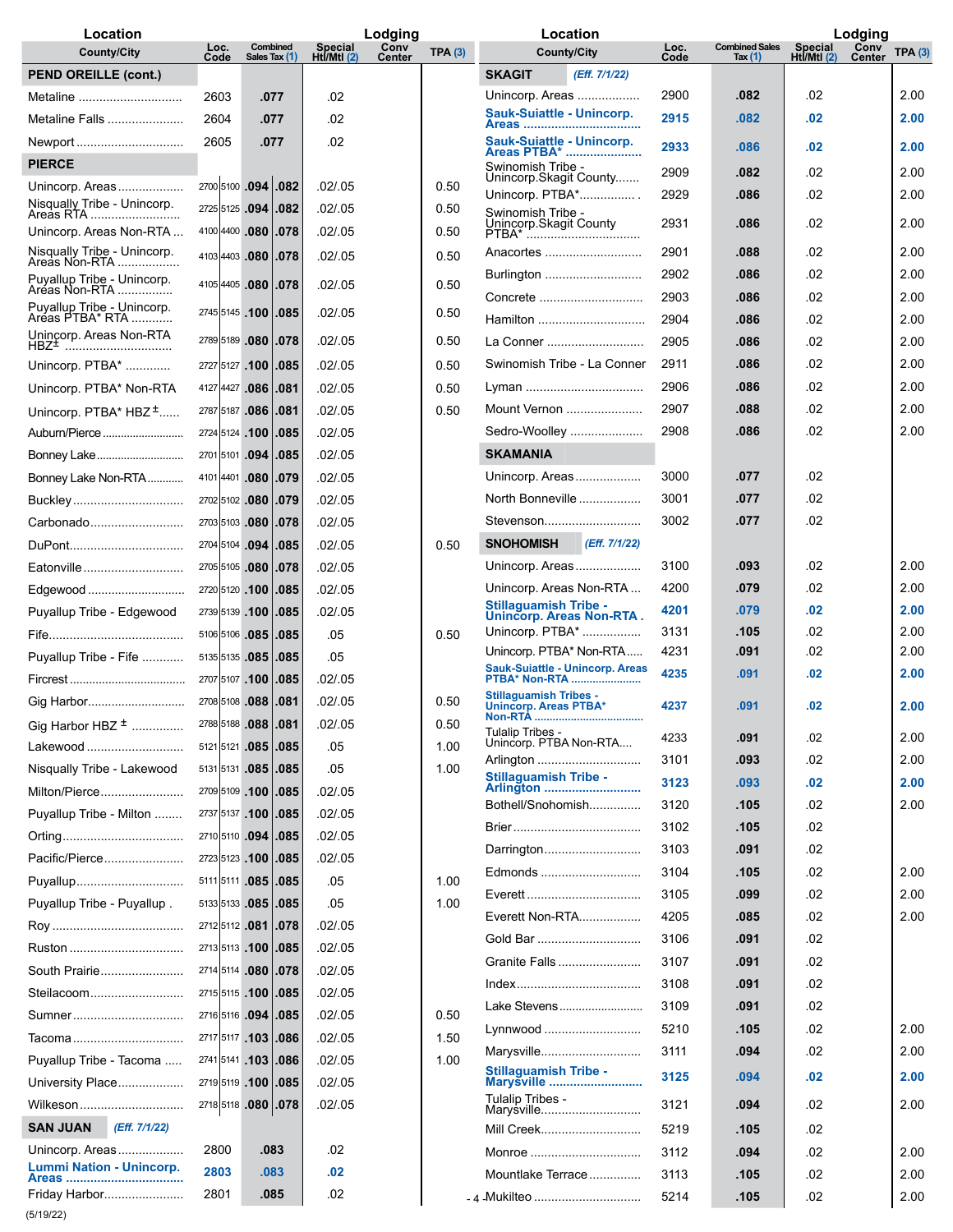| Location                                            |              |                                    | Lodging                                  |        | Location                                   |              |                           |                               | Lodging        |        |
|-----------------------------------------------------|--------------|------------------------------------|------------------------------------------|--------|--------------------------------------------|--------------|---------------------------|-------------------------------|----------------|--------|
| <b>County/City</b>                                  | Loc.<br>Code | <b>Combined Sales</b><br>Tax $(1)$ | Conv<br>Center<br>Special<br>Hti/Mtl (2) | TPA(3) | <b>County/City</b>                         | Loc.<br>Code | Combined<br>Sales Tax (1) | <b>Special</b><br>Htl/Mtl (2) | Conv<br>Center | TPA(3) |
| <b>SNOHOMISH (cont.)</b>                            |              |                                    |                                          |        | THURSTON (cont.)                           |              |                           |                               |                |        |
| Snohomish (City)                                    | 3115         | .093                               | .02                                      |        | Unincorp. Areas PTBA*                      | 3434         | .093                      |                               |                | 2.00   |
| Stanwood                                            | 3116         | .093                               | .02                                      |        | Nisqually Tribe - Unincorp.<br>Areas PTBA* | 3417         | .093                      |                               |                | 2.00   |
| Sultan                                              | 3117         | .091                               | .02                                      |        |                                            | 3401         | .081                      |                               |                |        |
| Woodway                                             | 3118         | .105                               | .02                                      |        |                                            | 3402         | .095                      | .02                           |                | 2.00   |
| <b>SPOKANE</b>                                      |              |                                    | 40 or more<br>rooms/spaces               |        | Nisqually Tribe - Lacey                    | 3419         | .095                      | .02                           |                | 2.00   |
| Zone A**                                            | 3250         |                                    |                                          | 4.00   | Olympia                                    | 3403         | .094                      | .02                           |                | 2.00   |
| Zone B**                                            | 3251         |                                    |                                          | 4.00   |                                            | 3404         | .081                      |                               |                |        |
| Zone C**                                            | 3252         |                                    |                                          | 4.00   |                                            | 3405         | .081                      |                               |                |        |
| Zone D**                                            | 3253         |                                    |                                          | 1.00   | <b>Tumwater </b>                           | 3406         | .095                      | .02                           |                | 2.00   |
| Unincorp. Areas                                     | 3200         | .081                               | .02                                      |        | <b>Chehalis Tribe - Tumwater.</b>          | 3411         | .095                      | .02                           |                | 2.00   |
| Unincorp. PTBA*                                     | 3232         | .089                               | .02                                      |        |                                            | 3407         | .093                      |                               |                | 2.00   |
| Airway Heights:                                     |              |                                    |                                          |        |                                            |              |                           |                               |                |        |
| Less than 40 rooms/spaces                           | 3201         | .091                               | .019                                     |        | <b>WAHKIAKUM</b>                           |              |                           |                               |                |        |
| 40 or more rooms/spaces                             | 5301         | .081                               | .039                                     |        | Unincorp. Areas                            | 3500         | .076                      | .02                           |                |        |
| Kalispel Tribe - Airway<br>Heights:                 |              |                                    |                                          |        | Cathlamet                                  | 3501         | .076                      | .02                           |                |        |
| Less than 40 rooms/spaces                           | 3215         | .091                               | .019                                     |        | <b>WALLA WALLA</b><br>(Eff. 7/1/22)        |              |                           |                               |                |        |
| 40 or more rooms/spaces                             | 5315         | .081                               | .039                                     |        | Unincorp. Areas                            | 3600         | .081                      | .02                           |                |        |
| Cheney                                              | 3202         | .089                               | .02                                      |        | Unincorp. PTBA*                            | 3638         | .087                      | .02                           |                |        |
| Deer Park                                           | 3203         | .081                               | .02                                      |        | College Place                              | 3601         | .087                      | .02                           |                |        |
| Fairfield                                           | 3204         | .081                               | .02                                      |        |                                            | 3602         | .081                      | .02                           |                |        |
|                                                     | 3205         | .081                               | .02                                      |        | <b>Waitsburg </b>                          | 3603         | .083                      | .02                           |                |        |
| Liberty Lake                                        |              |                                    |                                          |        | Walla Walla (City)                         | 3604         | .089                      | .02                           |                |        |
| Less than 40 rooms/spaces                           | 3212         | .089                               | .013                                     |        |                                            | 3660         |                           |                               |                | 2.00   |
| 40 or more rooms/spaces                             | 5312         | .087                               | .033                                     |        |                                            | 3661         |                           |                               |                | 1.75   |
| Zone E**                                            | 3254         |                                    |                                          | 2.00   | <b>WHATCOM</b><br>(Eff.7/1/22)             |              |                           |                               |                |        |
| Zone F**                                            | 3255         |                                    |                                          | 0.50   | Unincorp. Areas                            | 3700         | .080                      | .02                           |                | 3.00   |
| Medical Lake                                        | 3206         | .089                               | .02                                      |        | Lummi Nation - Unincorp.                   | 3711         | .080                      | .02                           |                | 3.00   |
| Millwood                                            | 3207         | .089                               | .02                                      |        | Areas<br>Unincorp. PTBA*                   | 3737         | .086                      | .02                           |                | 3.00   |
| Rockford                                            | 3208         | .081                               | .02                                      |        | <b>Lummi Nation - Unincorp.</b>            | 3739         | .086                      | .02                           |                | 3.00   |
| Spangle                                             | 3209         | .081                               | .02                                      |        | Areas PTBA*<br>Bellingham                  | 3701         | .088                      | .02                           |                | 3.00   |
| Spokane (City)                                      | 3210         | .090                               |                                          |        | <b>Lummi Nation - Bellingham</b>           | 3713         | .088                      | .02                           |                | 3.00   |
| 40 or more rooms/spaces                             | 5310         | .088                               | .033                                     |        |                                            |              |                           | .02                           |                |        |
| Spokane Valley                                      |              |                                    |                                          |        | Blaine                                     | 3702         | .088                      |                               |                |        |
| Less than 40 rooms/<br>spaces                       | 3213         | .089                               | .013                                     |        | Everson                                    | 3703         | .086                      | .02                           |                |        |
| 40 or more rooms/spaces                             | 5313         | .087                               | .033                                     |        | Ferndale                                   | 3704         | .088                      | .02                           |                |        |
| Waverly                                             | 3211         | .081                               | .02                                      |        | Lummi Nation - Ferndale                    | 3709         | .088                      | .02                           |                |        |
| <b>STEVENS</b>                                      |              |                                    |                                          |        | Lynden                                     | 3705         | .088                      | .02                           |                |        |
| Unincorp. Areas                                     | 3300         | .076                               |                                          |        | Nooksack                                   | 3706         | .086                      | .02                           |                |        |
| Chewelah                                            | 3301         | .076                               | .01                                      |        | Sumas                                      | 3707         | .086                      | .02                           |                |        |
| Colville                                            | 3302         | .076                               | .015                                     |        | WHITMAN                                    |              |                           | see pg 4 (5)                  |                |        |
| Kettle Falls                                        | 3303         | .076                               |                                          |        | Unincorp. Areas                            | 3800         | .079                      |                               |                |        |
| Marcus                                              | 3304         | .076                               |                                          |        | Albion                                     | 3801         | .079                      |                               |                |        |
| Northport                                           | 3305         | .076                               | .02                                      |        |                                            | 3802         | .079                      | .02                           |                |        |
| Springdale                                          | 3306         | .076                               |                                          |        |                                            | 3803         | .079                      |                               |                |        |
| <b>THURSTON</b> (Eff. 7/1/22)                       |              |                                    |                                          |        | Endicott                                   | 3804         | .079                      |                               |                |        |
| Unincorp. Areas                                     | 3400         | .081                               |                                          | 2.00   | Farmington                                 | 3805         | .079                      |                               |                |        |
| <b>Chehalis Tribes -</b><br>Unincorp. Areas         | 3409         | .081                               |                                          | 2.00   | Garfield                                   | 3806         | .079                      |                               |                |        |
| <b>Nisqually Tribe -</b>                            | 3415         | .081                               |                                          | 2.00   | La Crosse                                  | 3807         | .079                      |                               |                |        |
| Unincorp. Areas<br><b>Squaxin Tribe - Unincorp.</b> | 3413         | .081                               |                                          | 2.00   | Lamont                                     | 3808         | .079                      |                               |                |        |
|                                                     |              |                                    |                                          | $-5-$  |                                            |              |                           |                               |                |        |